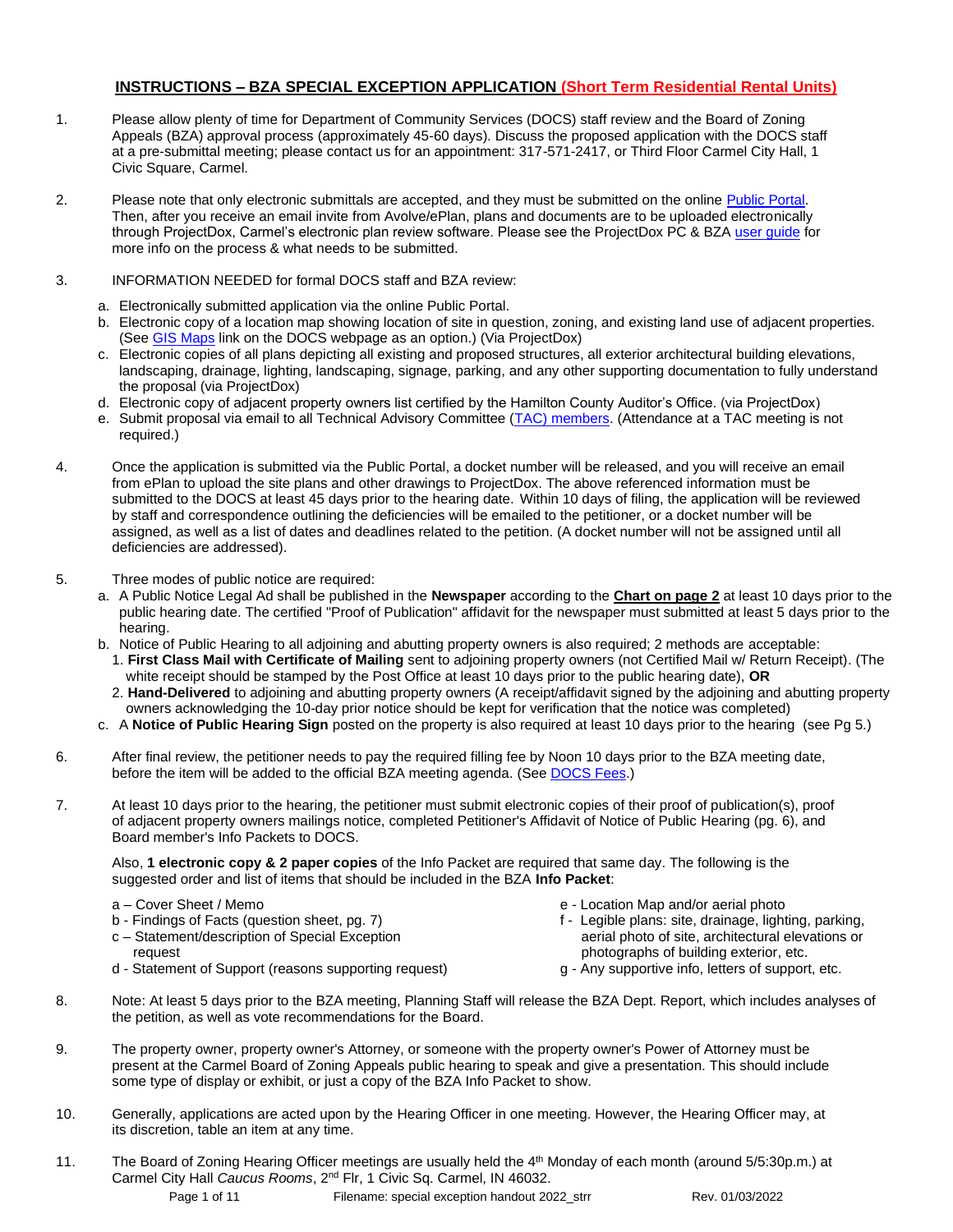## **NOTICE OF PUBLIC HEARING – NEWSPAPER PUBLICATION (LEGAL AD)**

### *(FOR INITIAL APPLICATIONS ONLY; PUBLICATION NOT REQUIRED FOR RENEWAL APPLICATIONS)*

Per Article VI, Section 3 of the BZA Rules of Procedure, a legal notice shall be published in the Current in Carmel newspaper. However, affected areas located within a non-Carmel postal ZIP code (Westfield, Zionsville, Indianapolis) must place a legal notice in the corresponding city's newspaper. Refer to the chart below to find what publications to notify based upon the corresponding ZIP code. **(Please note: subject sites located on the border between a Carmel and a non-Carmel zip code must make legal ad notice to two newspapers.)**

| <b>Zip Code</b>                      | <b>Publication</b>       |
|--------------------------------------|--------------------------|
| 46032 or 46033                       | <b>Current in Carmel</b> |
| 46074                                | Current in Westfield     |
| 46077                                | Current in Zionsville    |
| 46240, 46260, 46268, 46280, or 46290 | Indianapolis Star        |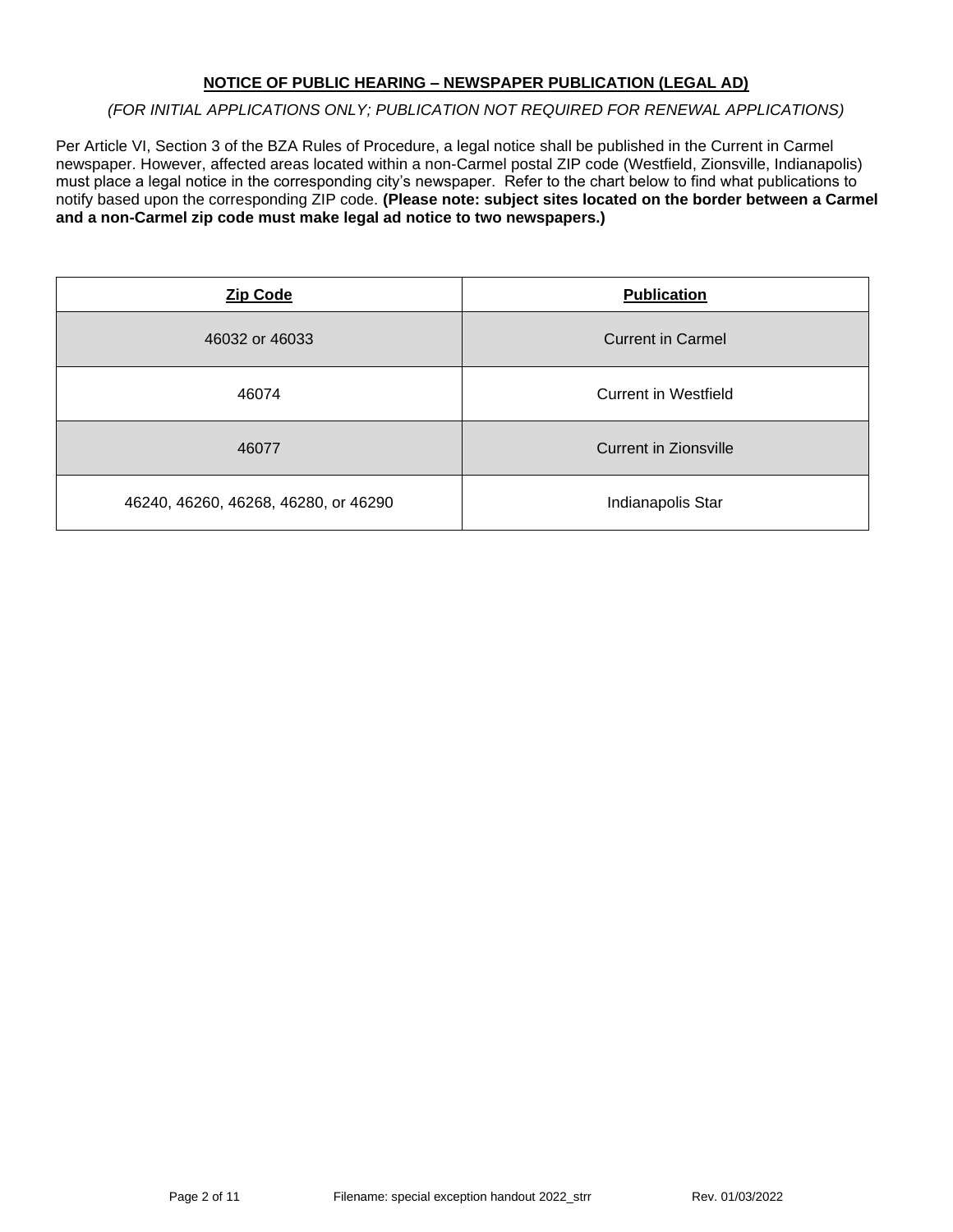## (*Template for published and mailed Public Notice – Legal Ad Publication not required for Renewal Applications*)

## NOTICE OF PUBLIC HEARING BEFORE THE CARMEL BOARD OF ZONING APPEALS HEARING OFFICER

Docket No. \_\_\_\_\_\_\_\_\_\_\_\_\_\_\_\_\_\_\_\_\_\_\_\_\_\_\_

Notice is hereby given that the Carmel Board of Zoning Appeals Hearing Officer meeting on the  $\overline{\phantom{a}}$ 

\_\_\_\_\_\_\_\_\_\_\_\_\_\_\_\_\_\_\_\_\_\_\_\_\_\_\_\_\_\_\_\_\_\_\_\_\_\_\_\_\_\_\_\_\_\_\_\_\_\_\_\_\_\_\_\_\_\_\_\_\_\_\_\_\_\_\_\_\_\_\_\_\_\_\_\_\_\_\_\_\_\_\_\_\_\_\_\_\_\_\_\_\_

 $\Box$ 

\_\_\_\_\_\_\_\_\_\_\_\_\_\_\_\_\_\_\_\_\_\_\_\_\_\_\_\_\_\_\_\_\_\_\_\_\_\_\_\_\_\_\_\_\_\_\_\_\_\_\_\_\_\_\_\_\_\_\_\_\_\_\_\_\_\_\_\_\_\_\_\_\_\_\_\_\_\_\_\_\_\_\_\_\_\_\_\_\_\_\_\_\_

\_\_\_\_\_\_\_\_\_\_\_\_\_\_\_\_\_\_\_\_\_\_\_\_\_\_\_\_\_\_\_\_\_\_\_\_\_\_\_\_\_\_\_\_\_\_\_\_\_\_\_\_\_\_\_\_\_\_\_\_\_\_\_\_\_\_\_\_\_\_\_\_\_\_\_\_\_\_\_\_\_\_\_\_\_\_\_\_\_\_\_\_\_.

 $\Box$ 

 $\Box$ 

\_\_\_\_\_\_\_\_\_\_\_\_\_\_\_\_\_\_\_\_\_\_\_\_\_\_\_\_\_\_\_\_\_\_\_\_\_\_\_\_\_\_\_\_\_\_\_\_\_\_\_\_\_\_\_\_\_\_\_\_\_\_\_\_\_\_\_\_\_\_\_\_\_\_\_\_\_\_\_\_\_\_\_\_\_\_\_\_\_\_\_\_\_

\_\_\_\_\_\_\_\_\_\_\_\_\_\_\_\_\_\_\_\_\_\_\_\_\_\_\_, 20\_\_\_ at \_\_\_\_\_\_\_\_\_ p.m. in the Carmel City Hall Caucus Rooms, 2nd Floor, 1 Civic Square, Carmel, Indiana 46032 will hold a Public Hearing upon a Special Exception application to:

*(Explain your request—to gain Short Term Residential Rental approval…)* \_\_\_\_\_\_\_\_\_\_\_\_\_\_\_\_\_\_\_\_\_\_\_\_\_\_\_\_\_\_\_\_\_\_\_\_\_\_\_\_\_\_\_\_\_\_\_\_\_\_\_\_\_\_\_\_\_\_\_\_\_\_\_\_\_\_\_\_\_\_\_\_\_\_\_\_\_\_\_\_\_\_\_\_\_\_\_\_\_\_\_\_

On the property being known as: *(address)*

The application is identified as Docket No. \_\_\_\_\_\_\_\_\_\_\_\_\_\_\_\_\_\_\_\_\_\_\_\_\_\_\_\_\_\_\_\_\_\_\_\_\_\_\_\_.

\_\_\_\_\_\_\_\_\_\_\_\_\_\_\_\_\_\_\_\_\_\_\_\_\_\_\_\_\_\_\_\_\_\_\_\_\_\_\_\_\_\_\_\_\_\_\_

The real estate affected by said application is described as follows: *(Insert Legal Description OR Tax parcel ID number(s))*

The petition may be examined on the City's website, through Public Documents - Laserfiche.

All interested persons desiring to present their views on the above application, either in writing or verbally, will be given an opportunity to be heard at the above-mentioned time and place.

**PETITIONERS** 

*(Note: When mailing out public notices to adjacent property owners, it is recommended that you include a location map, as well.)*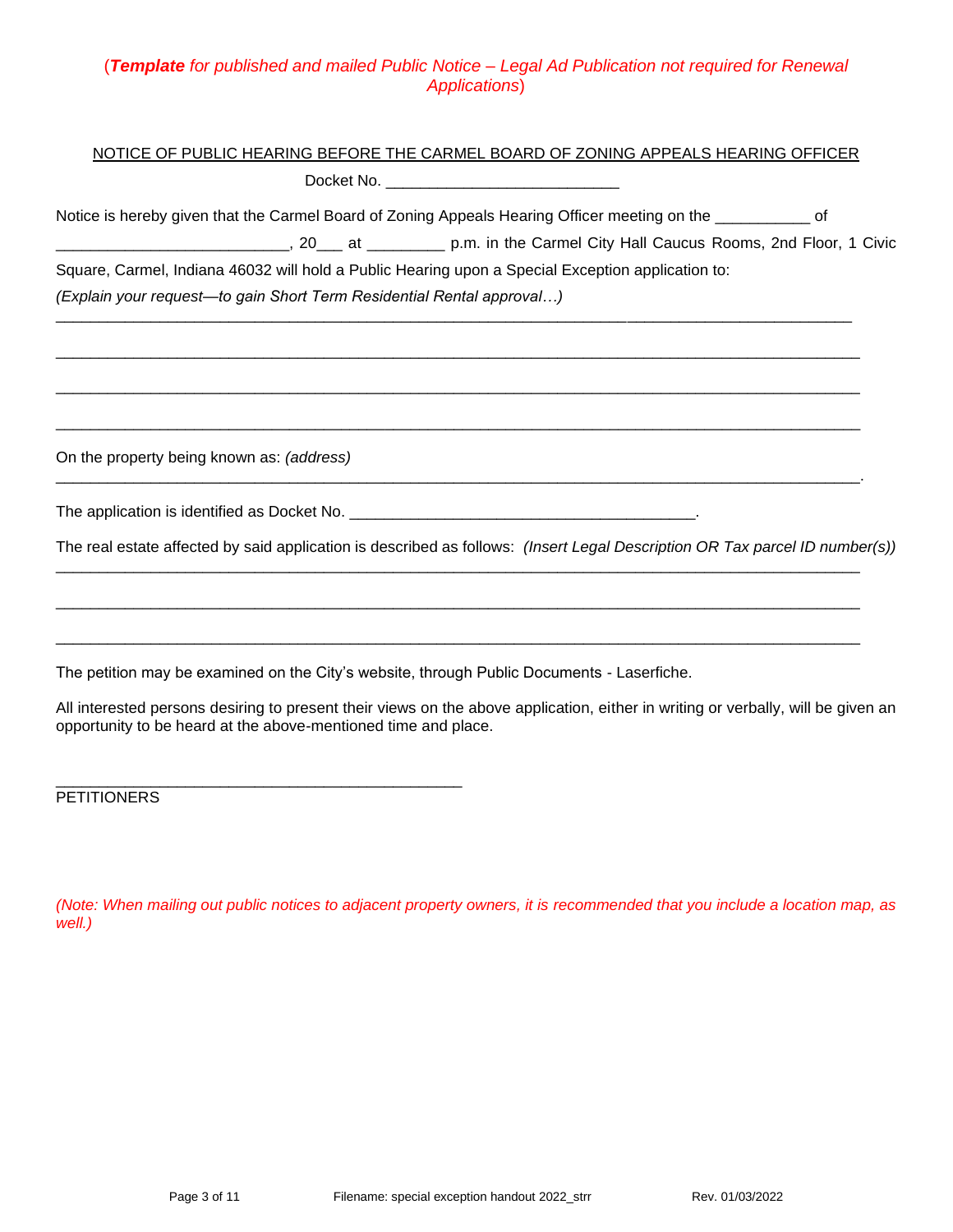### **ADJACENT PROPERTY OWNERS LIST**

I, *(Auditor's Name)* Auditor of Hamilton County, Indiana, certify that the attached affidavit is a true and complete listing of the adjoining and adjacent property owners concerning Docket No.

**OWNER** 

**ADDRESS** 

| <b>EXAMPLE ONLY:</b><br>Formal list request sheet & official list<br>may be acquired from the Hamilton<br>County Real Property Dept. (317-770-<br>4412 or hamiltoncounty.in.gov). Please<br>allow 3 to 5 days for Hamilton County to<br>complete your request. |  |  |
|----------------------------------------------------------------------------------------------------------------------------------------------------------------------------------------------------------------------------------------------------------------|--|--|
|                                                                                                                                                                                                                                                                |  |  |
|                                                                                                                                                                                                                                                                |  |  |

Auditor of Hamilton County, Indiana

Date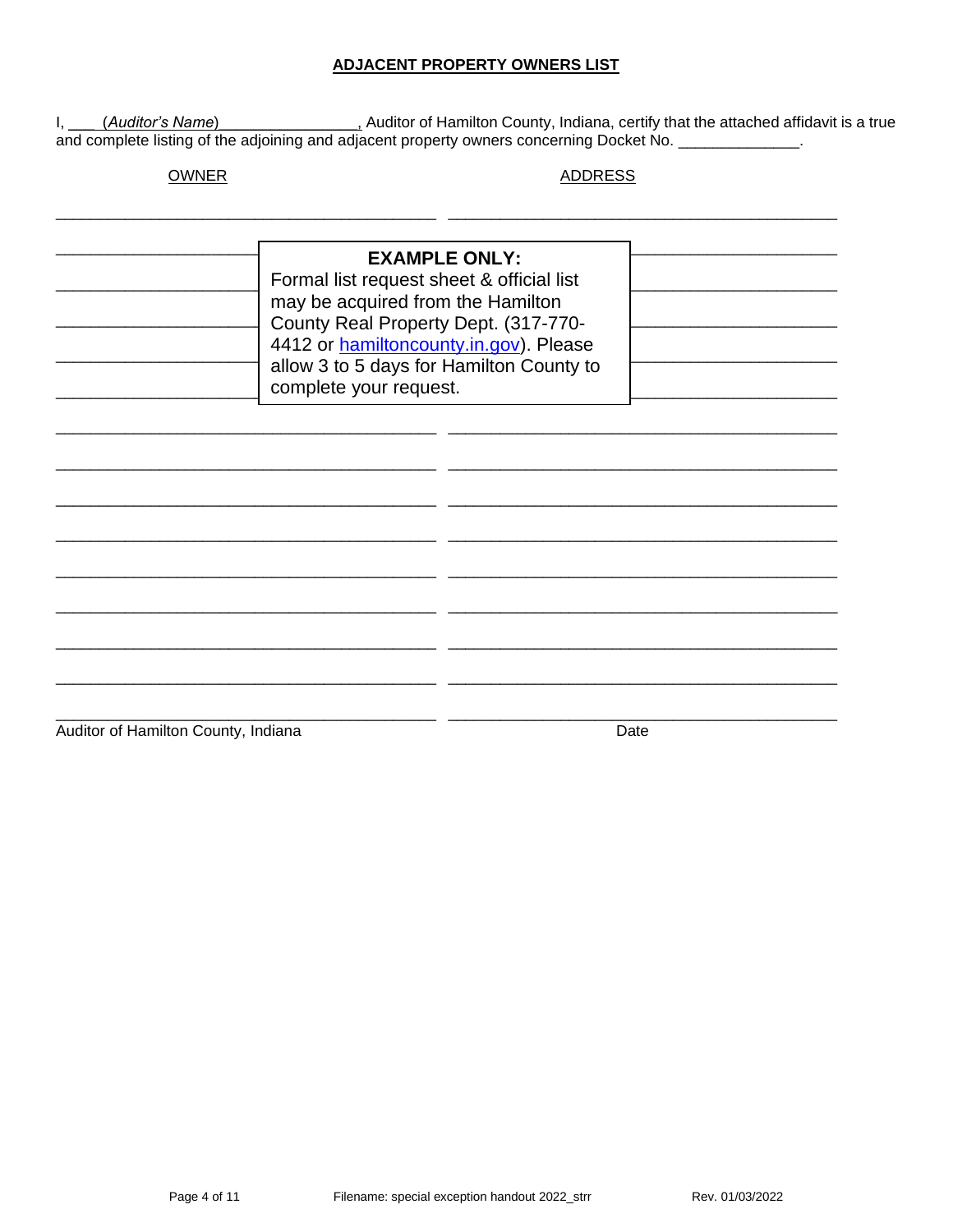# **Public Notice Sign Procedure:**

The petitioner shall incur the cost of the purchasing, placing, and removing the sign. The sign must be placed in a highly visible and legible location from the road on the property that is involved with the public hearing.

The public notice sign shall meet the following requirements:

- 1. Must be placed on the subject property no less than 10 days prior to the public hearing date.<br>2. Sign must follow the sign design requirements:
- Sign must follow the sign design requirements:
	- Must be  $24" \times 36"$  vertical
	- Must be double sided
	- Must be composed of weather resistant material, such as corrugated plastic or laminated poster board
	- Must be mounted in a heavy-duty metal frame
- 3. The sign must contain the following:
	- 12" x 24" PMS 1805 Red box with white text  $\frac{36^{\circ}}{2}$   $\frac{1}{(Application Type)}$  at the top
	- White background with black text below.
	- Text used in example to the right, with Application Type, Date\*, and Time of subject public hearing
	- date format. *Example: "Mon., Jan. 23"*
- 4. The sign must be removed within 72 hours of public hearing conclusion

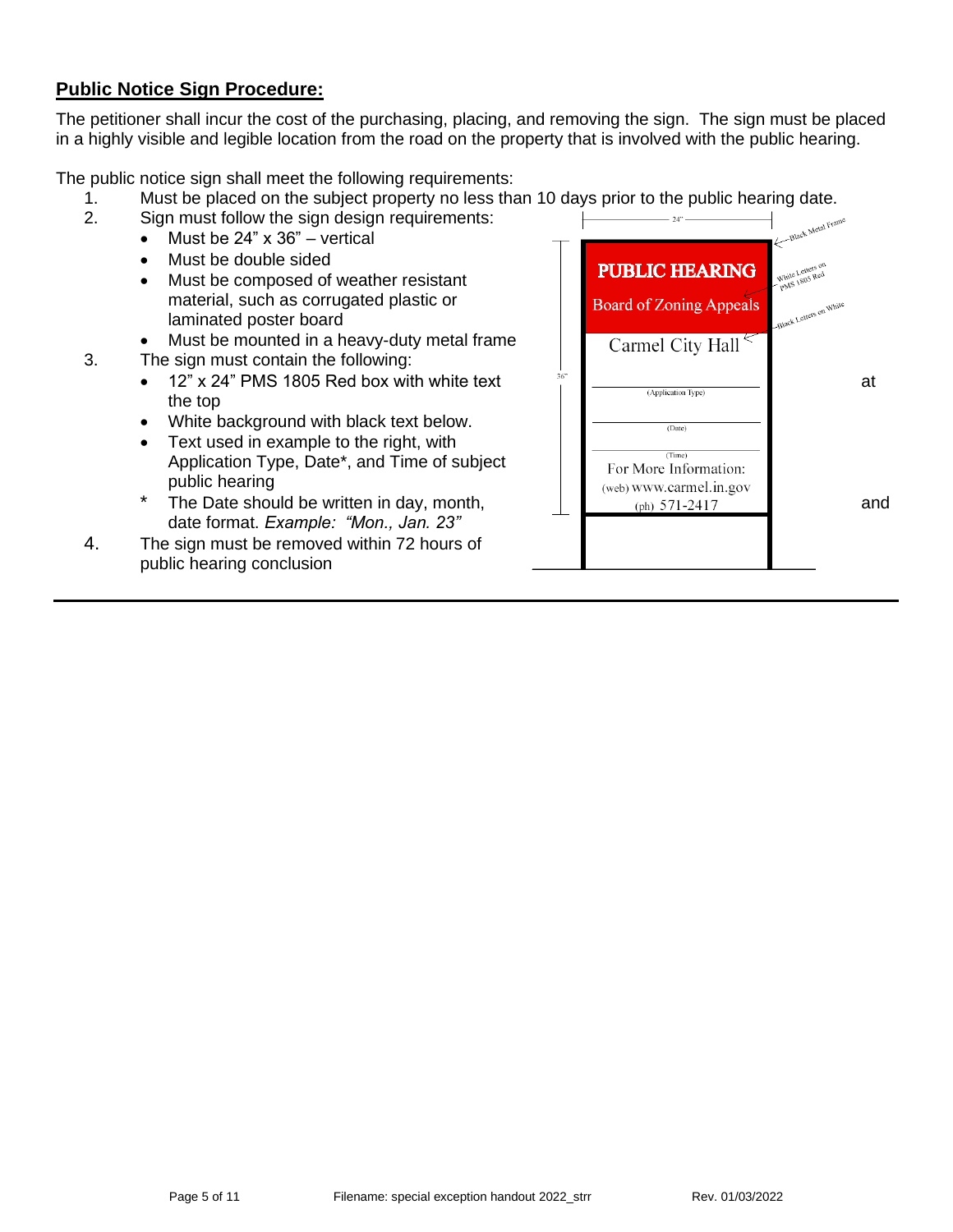#### **PETITIONER'S AFFIDAVIT OF NOTICE OF PUBLIC HEARING** CARMEL BOARD OF ZONING APPEALS

## **Adjacent Properties Notice Affidavit:**

| I(We) | do hereby certify that a legal notice of public hearing before the                                     |                              |
|-------|--------------------------------------------------------------------------------------------------------|------------------------------|
|       | Carmel Board of Zoning Appeals considering Docket No.                                                  | , was given at least 10 days |
|       | prior to the date of the public hearing to the attached listed adjoining and abutting property owners. |                              |

## **Public Notice Sign Placement Affidavit:**

I (We) do hereby certify that placement of the public notice sign to consider Docket No. *CONSIDER 2004* , was placed on the subject property at least 10 days prior to the date of the public hearing at the address listed below:

STATE OF INDIANA, COUNTY OF **COUNTY OF STATE**, SS:

\_\_\_\_\_\_\_\_\_\_\_\_\_\_\_\_\_\_\_\_\_\_\_\_\_\_\_\_\_\_\_\_\_\_\_\_\_\_\_\_\_\_\_\_\_\_\_\_

The undersigned, having been duly sworn, upon oath says that the above information is true and correct as he is informed and believes.

(Signature of Petitioner)

Subscribed and sworn to before me this \_\_\_\_\_day of \_\_\_\_\_\_\_\_\_\_\_\_\_\_\_\_\_\_\_\_\_\_, 20\_\_\_\_\_\_.

Notary Public - Signature

Notary Public – Printed Name

My Commission Expires:

(SEAL)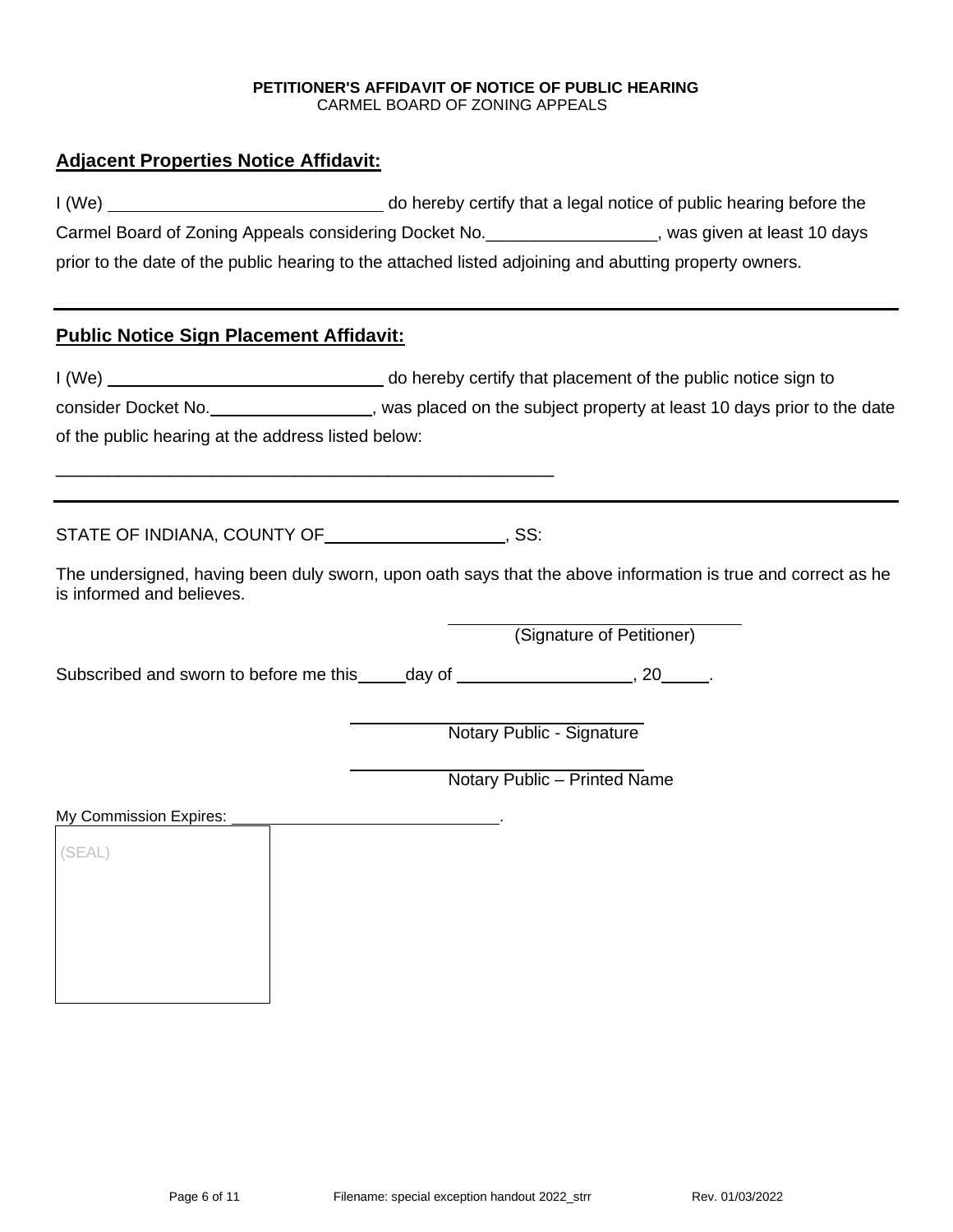## **FINDINGS OF FACT - SPECIAL EXCEPTION**

CARMEL BOARD OF ZONING APPEALS

|         | (Petitioner fills out 1-3 + first 2 blanks)                                                            |                                                                                                                               |                 |                                                                                                                                    |      |
|---------|--------------------------------------------------------------------------------------------------------|-------------------------------------------------------------------------------------------------------------------------------|-----------------|------------------------------------------------------------------------------------------------------------------------------------|------|
|         | Docket No.:                                                                                            | <u> 1989 - Johann Stein, mars an deutscher Stein und der Stein und der Stein und der Stein und der Stein und der</u>          |                 |                                                                                                                                    |      |
|         | Petitioner:                                                                                            | <u> 1989 - Johann John Stone, mars et al. 1989 - John Stone, mars et al. 1989 - John Stone, mars et al. 1989 - John Stone</u> |                 |                                                                                                                                    |      |
| 1.      | The approval of this Special Exception will not negatively affect surrounding property values because: |                                                                                                                               |                 |                                                                                                                                    |      |
|         |                                                                                                        |                                                                                                                               |                 |                                                                                                                                    |      |
| 2.      | This Special Exception will be compatible with existing land uses in the neighborhood because:         |                                                                                                                               |                 |                                                                                                                                    |      |
|         |                                                                                                        |                                                                                                                               |                 |                                                                                                                                    |      |
| 3.      |                                                                                                        |                                                                                                                               |                 | Vehicular and pedestrian traffic in and around the premises will not be substantially affected by this Special Exception because:  |      |
|         |                                                                                                        |                                                                                                                               |                 |                                                                                                                                    |      |
| Yes     |                                                                                                        | find that those criteria prevent the granting of the Special Exception.                                                       | <b>DECISION</b> | No: The Board has reviewed the requirements of UDO Section 5.72 as they relate to this Special Exception, and does not             |      |
| hereof. | IT IS THEREFORE the decision of the Carmel Board of Zoning Appeals that Special Exception Docket No.   |                                                                                                                               |                 | granted, subject to any conditions stated in the minutes of this Board, which are incorporated herein by reference and made a part | _ is |
|         |                                                                                                        |                                                                                                                               |                 |                                                                                                                                    |      |
|         | CHAIRPERSON, Carmel Board of Zoning Appeals                                                            |                                                                                                                               |                 |                                                                                                                                    |      |
|         | SECRETARY, Carmel Board of Zoning Appeals                                                              |                                                                                                                               |                 |                                                                                                                                    |      |
|         |                                                                                                        | Conditions of approval of the Board, if any, are listed in the Letter of Grant.                                               |                 |                                                                                                                                    |      |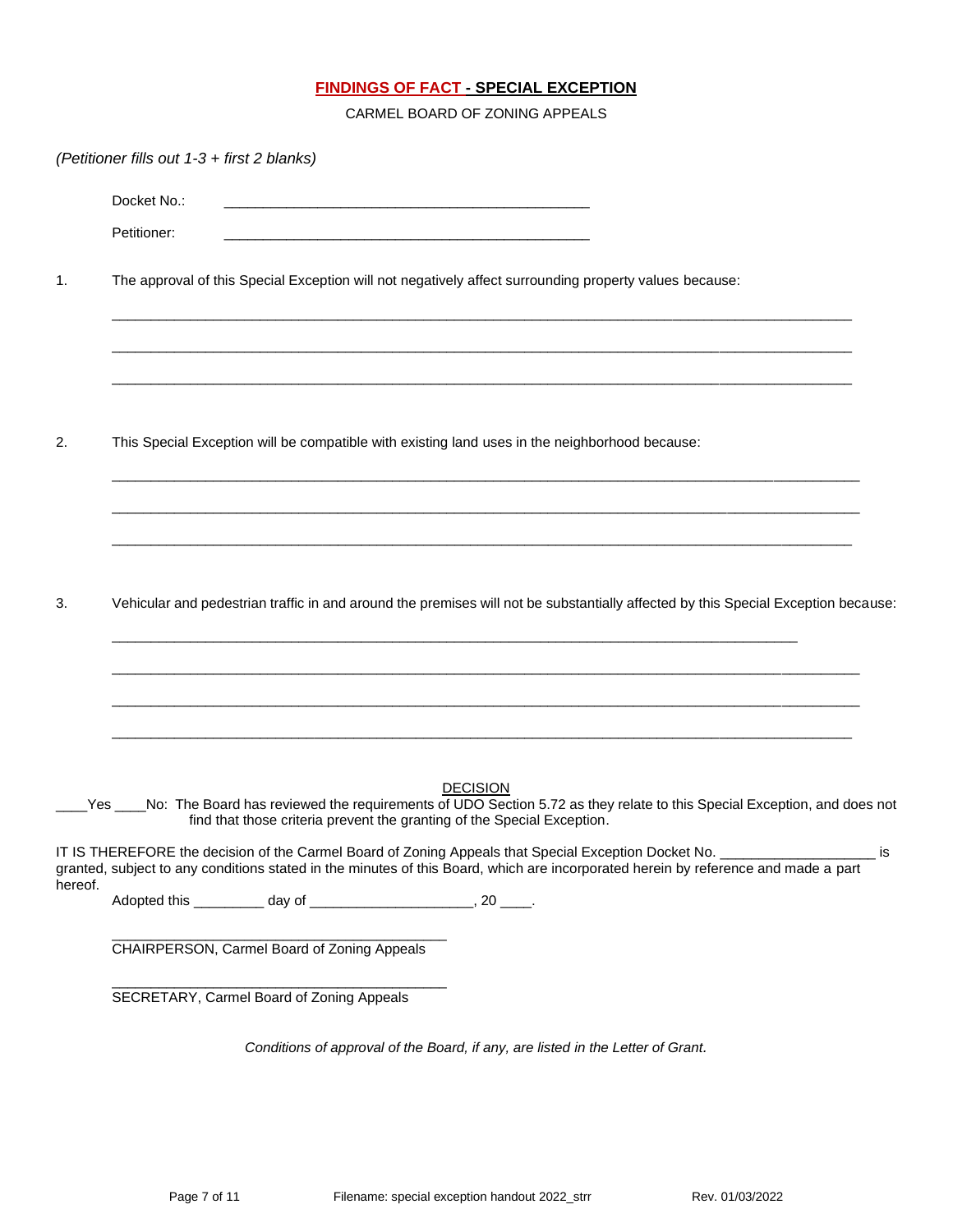## **Checklist - Special Exception**

*Note: Special Exception approval is not necessary for specific dates (up to 30 days per year) on which the Mayor has suspended the requirements of UDO Section 5.72 – please see annual City Council Resolution for dates.*

### **Applications must include the following applicable materials:**

- □ Complete Application, created and submitted in the online [Public Portal,](https://cw.carmel.in.gov/PublicAccess/template/Login.aspx) at least 45 days prior to scheduled public hearing.
- □ Electronic copies of Verification of Permanent Residence (for Special Exception Eligibility): Please provide a copy of at least two (2) of the following showing that the proposed Short Term Residential Rental Unit is listed as the applicant's residence.
	- o *Motor Vehicle Registration*
	- o *Driver's License*

o *Tax Record showing standard* 

o *Voter Registration*

- *homestead credit*
- o *Utility Bill*

*Note: Initial applicants shall have occupied the Dwelling for at least sixty (60) consecutive days with intent to establish the Dwelling as their primary residence. Renewal applicants shall have occupied the unit for at least two hundred seventy five (275) days of the proceeding calendar year.* 

- □ Electronic copy of Valid Registered Retail Merchant Certificate, if applicable. Issued by the Indiana Department of Revenue. For more information see website at<http://www.in.gov/dor/> (*Note: Applicants who don't work with a facilitator, such as AirBNB, VRBO, etc., need to obtain an RRMC and handle the tax obligations directly.*)
- □ Primary and Secondary Emergency Contact Information List primary and secondary emergency contact information for use while the dwelling is used as a short term residential rental unit. Information to be shared with the Carmel Police Department if the special exception is granted.
- □ Electronic copy of Adjacent Property Owners list certified by the Hamilton County Auditor's Office. Formal list request sheet & official list may be acquired from the Hamilton County Real Property Dept. (317-770-4412 or [hamiltoncounty.in.gov\)](https://www.hamiltoncounty.in.gov/369/Adjoiner-Property-Notifications). Please allow 5 days for the County to complete your request.
- □ Electronic copies of Site Plan that includes:
	- 1. Aerial photo of the site showing existing structures and site layout.
	- 2. Photographs of the site and building exterior.
	- 3. Location of parking spaces.
- □ Electronic copy of Covenants and/or Commitments, if any.
- □ Sign in Unit: Provide a written statement, that If the proposed special exception is granted, the applicant agrees to post a clearly printed sign on the inside of the front door of the Dwelling that provides information regarding the location of any fire extinguishers and any utility shut-off valves, fire exits or pull fire alarms.
- □ Electronic Copy of explanation of requested Special Exception (e.g. proposed time period(s), intent to rent an individual room(s) or the entire Dwelling.
- □ Electronic Copy of reasons supporting the Special Exception request. (Additionally, complete the attached question sheet entitled "Findings of Fact-Special Exception.)

All documents must be legible. The omission of any of the materials indicated in the above checklist may lead to your petition being placed on a later docket, or not accepted for filing.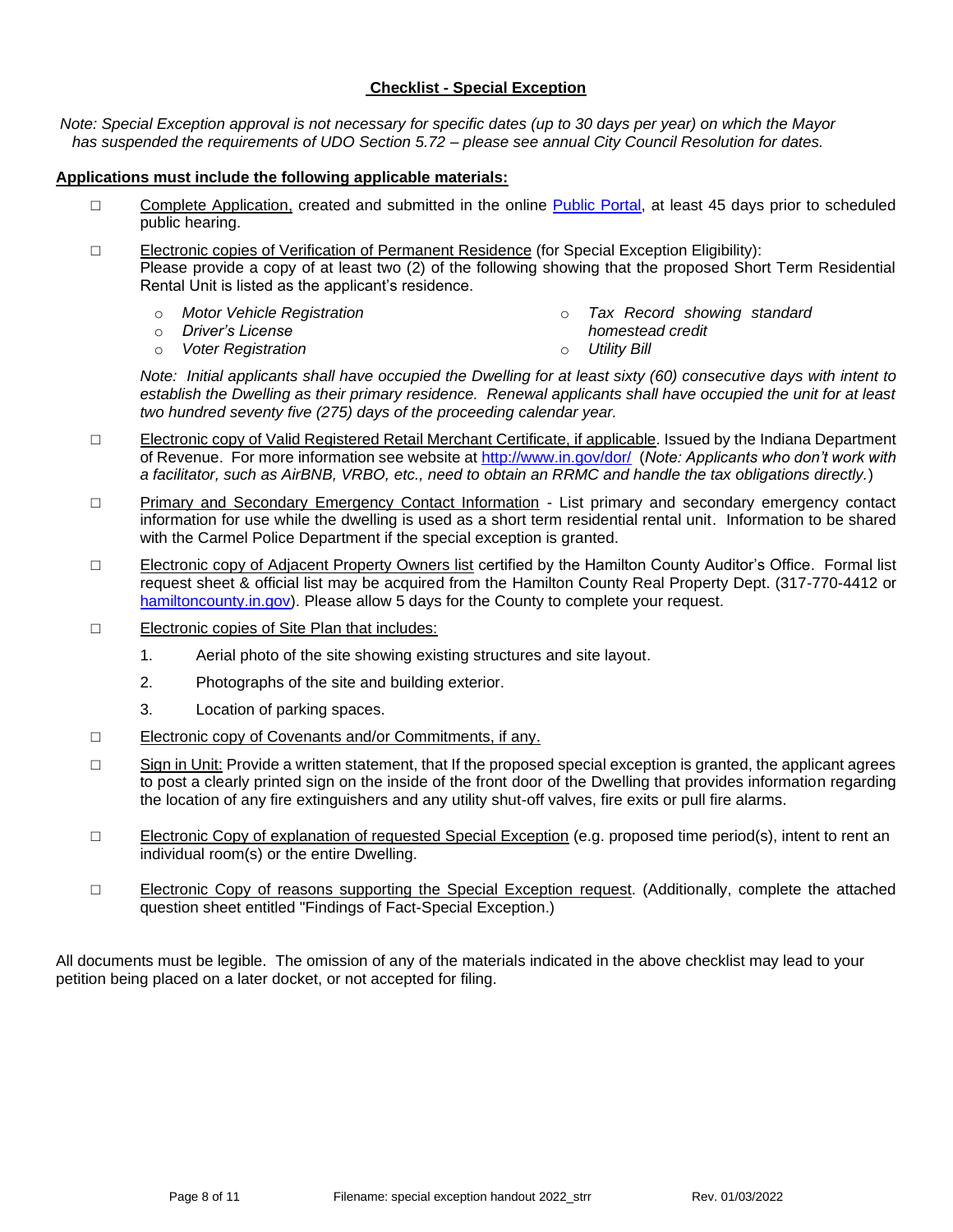#### **\*This is a PDF version of the application. The official application should be created and submitted online via the Public Portal:<https://cw.carmel.in.gov/PublicAccess/template/Login.aspx> \***

#### **SPECIAL EXCEPTION APPLICATION - Short Term Residential Rental Units**

|                                                  |                                                                                                                                                                                                                                | Fee: \$107 for first year, \$54 for annual renewal                                                                                                                                                                            |                                                                                                                                                                                                                                                                                                                                                                                                        |
|--------------------------------------------------|--------------------------------------------------------------------------------------------------------------------------------------------------------------------------------------------------------------------------------|-------------------------------------------------------------------------------------------------------------------------------------------------------------------------------------------------------------------------------|--------------------------------------------------------------------------------------------------------------------------------------------------------------------------------------------------------------------------------------------------------------------------------------------------------------------------------------------------------------------------------------------------------|
|                                                  |                                                                                                                                                                                                                                | <b>Office Use Only</b><br><b>Example 20 DATE RECEIVED: CONTRACT AND RECEIVED:</b>                                                                                                                                             |                                                                                                                                                                                                                                                                                                                                                                                                        |
| DOCKET NO.<br>Previous Docket No(s).<br>Renewal? |                                                                                                                                                                                                                                |                                                                                                                                                                                                                               |                                                                                                                                                                                                                                                                                                                                                                                                        |
|                                                  | <b>APPLICANT / OWNER INFORMATION:</b>                                                                                                                                                                                          |                                                                                                                                                                                                                               |                                                                                                                                                                                                                                                                                                                                                                                                        |
| 1)                                               |                                                                                                                                                                                                                                |                                                                                                                                                                                                                               |                                                                                                                                                                                                                                                                                                                                                                                                        |
|                                                  |                                                                                                                                                                                                                                |                                                                                                                                                                                                                               |                                                                                                                                                                                                                                                                                                                                                                                                        |
|                                                  | proceeding calendar year.                                                                                                                                                                                                      |                                                                                                                                                                                                                               | * Applicants must be a Permanent Resident (may be an owner or lessee) of the proposed Short Term Residential Rental Unit.<br>Initial applicants shall have occupied the Dwelling for at least sixty (60) consecutive days with intent to establish the Dwelling as<br>their primary residence. Renewal applicants shall have occupied the unit for at least two hundred seventy five (275) days of the |
| 2)                                               |                                                                                                                                                                                                                                |                                                                                                                                                                                                                               |                                                                                                                                                                                                                                                                                                                                                                                                        |
|                                                  |                                                                                                                                                                                                                                |                                                                                                                                                                                                                               |                                                                                                                                                                                                                                                                                                                                                                                                        |
|                                                  |                                                                                                                                                                                                                                |                                                                                                                                                                                                                               |                                                                                                                                                                                                                                                                                                                                                                                                        |
|                                                  |                                                                                                                                                                                                                                |                                                                                                                                                                                                                               |                                                                                                                                                                                                                                                                                                                                                                                                        |
|                                                  | Email: North American Communication of the Communication of the Communication of the Communication of the Communication of the Communication of the Communication of the Communication of the Communication of the Communicati |                                                                                                                                                                                                                               |                                                                                                                                                                                                                                                                                                                                                                                                        |
| 3)                                               | Applicant's Status: (Check the appropriate response)                                                                                                                                                                           |                                                                                                                                                                                                                               |                                                                                                                                                                                                                                                                                                                                                                                                        |
|                                                  |                                                                                                                                                                                                                                | (a) The applicant's name is on the deed to the property                                                                                                                                                                       |                                                                                                                                                                                                                                                                                                                                                                                                        |
|                                                  |                                                                                                                                                                                                                                | (b) The applicant is the contract purchaser of the property                                                                                                                                                                   |                                                                                                                                                                                                                                                                                                                                                                                                        |
|                                                  |                                                                                                                                                                                                                                | $(c)$ Other: $\qquad \qquad$                                                                                                                                                                                                  |                                                                                                                                                                                                                                                                                                                                                                                                        |
| 4)                                               | If Item 3) (c) is checked, please complete the following:                                                                                                                                                                      |                                                                                                                                                                                                                               |                                                                                                                                                                                                                                                                                                                                                                                                        |
|                                                  |                                                                                                                                                                                                                                |                                                                                                                                                                                                                               |                                                                                                                                                                                                                                                                                                                                                                                                        |
|                                                  |                                                                                                                                                                                                                                |                                                                                                                                                                                                                               |                                                                                                                                                                                                                                                                                                                                                                                                        |
| 5)                                               |                                                                                                                                                                                                                                |                                                                                                                                                                                                                               |                                                                                                                                                                                                                                                                                                                                                                                                        |
| 6)                                               | Record of Ownership:                                                                                                                                                                                                           |                                                                                                                                                                                                                               |                                                                                                                                                                                                                                                                                                                                                                                                        |
|                                                  |                                                                                                                                                                                                                                |                                                                                                                                                                                                                               |                                                                                                                                                                                                                                                                                                                                                                                                        |
|                                                  | <b>PROPERTY INFORMATION:</b>                                                                                                                                                                                                   |                                                                                                                                                                                                                               |                                                                                                                                                                                                                                                                                                                                                                                                        |
| 7)                                               |                                                                                                                                                                                                                                |                                                                                                                                                                                                                               |                                                                                                                                                                                                                                                                                                                                                                                                        |
|                                                  |                                                                                                                                                                                                                                |                                                                                                                                                                                                                               |                                                                                                                                                                                                                                                                                                                                                                                                        |
|                                                  |                                                                                                                                                                                                                                | Tax Parcel ID No.: example of the contract of the contract of the contract of the contract of the contract of the contract of the contract of the contract of the contract of the contract of the contract of the contract of |                                                                                                                                                                                                                                                                                                                                                                                                        |
| 8)                                               |                                                                                                                                                                                                                                |                                                                                                                                                                                                                               |                                                                                                                                                                                                                                                                                                                                                                                                        |
| 9)                                               |                                                                                                                                                                                                                                |                                                                                                                                                                                                                               |                                                                                                                                                                                                                                                                                                                                                                                                        |
|                                                  |                                                                                                                                                                                                                                |                                                                                                                                                                                                                               |                                                                                                                                                                                                                                                                                                                                                                                                        |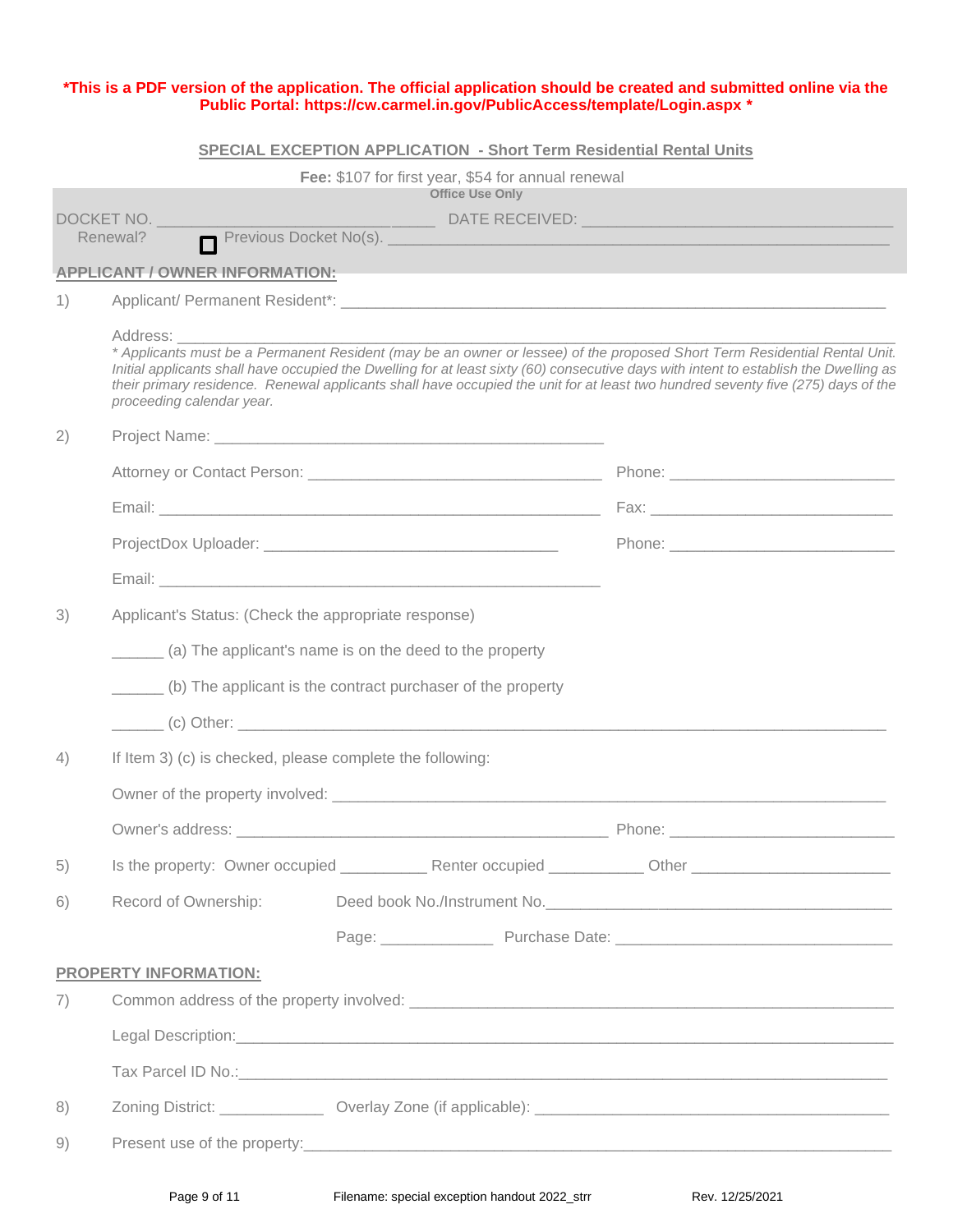- 10) Approximate size of lot/parcel in question:\_\_\_\_\_\_\_\_\_\_\_\_\_\_\_\_\_\_\_\_\_\_\_\_\_\_\_\_\_\_\_\_\_\_\_\_\_\_\_\_\_\_\_\_\_\_\_\_\_\_\_\_acres
- 11) Are there any restrictions, laws, covenants, variances, special uses, or appeals filed in connection with this property that would relate or affect its use as a short term residential rental unit? If yes, give date and docket number, decision rendered and pertinent explanation.

\_\_\_\_\_\_\_\_\_\_\_\_\_\_\_\_\_\_\_\_\_\_\_\_\_\_\_\_\_\_\_\_\_\_\_\_\_\_\_\_\_\_\_\_\_\_\_\_\_\_\_\_\_\_\_\_\_\_\_\_\_\_\_\_\_\_\_\_\_\_\_\_\_\_\_\_\_\_\_\_\_\_\_\_\_\_\_\_\_\_

 $\Box$  . The contribution of the contribution of the contribution of the contribution of the contribution of the contribution of the contribution of the contribution of the contribution of the contribution of the contributi

\_\_\_\_\_\_\_\_\_\_\_\_\_\_\_\_\_\_\_\_\_\_\_\_\_\_\_\_\_\_\_\_\_\_\_\_\_\_\_\_\_\_\_\_\_\_\_\_\_\_\_\_\_\_\_\_\_\_\_\_\_\_\_\_\_\_\_\_\_\_\_\_\_\_\_\_\_\_\_\_\_\_\_\_\_\_\_\_\_\_

 $\Box$  . The contribution of the contribution of the contribution of the contribution of the contribution of the contribution of the contribution of the contribution of the contribution of the contribution of the contributi

\_\_\_\_\_\_\_\_\_\_\_\_\_\_\_\_\_\_\_\_\_\_\_\_\_\_\_\_\_\_\_\_\_\_\_\_\_\_\_\_\_\_\_\_\_\_\_\_\_\_\_\_\_\_\_\_\_\_\_\_\_\_\_\_\_\_\_\_\_\_\_\_\_\_\_\_\_\_\_\_\_\_\_\_\_\_\_\_\_\_

 $\Box$  . The contribution of the contribution of the contribution of the contribution of the contribution of the contribution of the contribution of the contribution of the contribution of the contribution of the contributi

### **SPECIAL EXCEPTION PROPOSAL:**

*Note that Special Exception approval is not necessary for specific dates (up to 30 days per calendar year) on which the Mayor has suspended the requirements of UDO Section 5.72. See annual Council Resolution for more details.* 

- 12) State explanation of requested Special Exception (e.g. proposed time period(s), intent to rent an individual room(s) or the entire Dwelling).
- 13) State reasons supporting the Special Exception: (Additionally, complete the attached question sheet entitled "Findings of Fact-Special Exception").

### **SPECIAL EXCEPTION ELIGIBILITY:**

- 14) Permanent Residence Verification: Please provide a copy of at least two (2) of the following showing that the proposed Short Term Residential Rental Unit is listed as the applicant's residence.
	- □ *Motor Vehicle Registration*
		- □ *Driver's License*
		- □ *Voter Registration*

□ *Tax Record showing standard homestead credit* □ *Utility Bill*

- 15) Registered Retail Merchant Certificate:
- 16) \_\_\_\_\_\_\_ (Initial) If the proposed special exception is granted, the applicant agrees to post a clearly printed sign on the inside of the front door of the Dwelling that provides information regarding the location of any fire extinguishers and any utility shut-off valves, fire exits or pull fire alarms.
- 17) Emergency Contact Information: List primary and secondary emergency contact information for use while the dwelling is used as a short term residential rental unit. Information to be shared with the Carmel Police Department if the special exception is granted.

| PRIMARY EMERGENCY CONTACT | SECONDARY EMERGENCY CONTACT                                                                                                                                                                                                    |
|---------------------------|--------------------------------------------------------------------------------------------------------------------------------------------------------------------------------------------------------------------------------|
| Name:                     | Name:                                                                                                                                                                                                                          |
| Address:                  | Address: 2008. 2009. 2009. 2009. 2012. 2013. 2014. 2015. 2016. 2017. 2018. 2019. 2017. 2018. 2019. 2017. 2017.                                                                                                                 |
| Phone:                    | Phone: the contract of the contract of the contract of the contract of the contract of the contract of the contract of the contract of the contract of the contract of the contract of the contract of the contract of the con |
| Email:                    | Email:                                                                                                                                                                                                                         |

*The applicant understands that docket numbers will not be assigned until all supporting information has been submitted to the Department of Community Services.*

Applicant Signature: \_\_\_\_\_\_\_\_\_\_\_\_\_\_\_\_\_\_\_\_\_\_\_\_\_\_\_\_\_\_\_\_\_\_\_\_\_\_\_\_\_\_\_\_\_\_\_\_\_\_\_\_ Date: \_\_\_\_\_\_\_\_\_\_\_\_\_\_\_\_\_\_\_\_\_\_

The applicant certifies by signing this application that he/she has been advised that all representations of the Department of Community Services are advisory only

and that the applicant should rely on appropriate Unified Development Ordinance and/or the legal advice of his/her attorney.